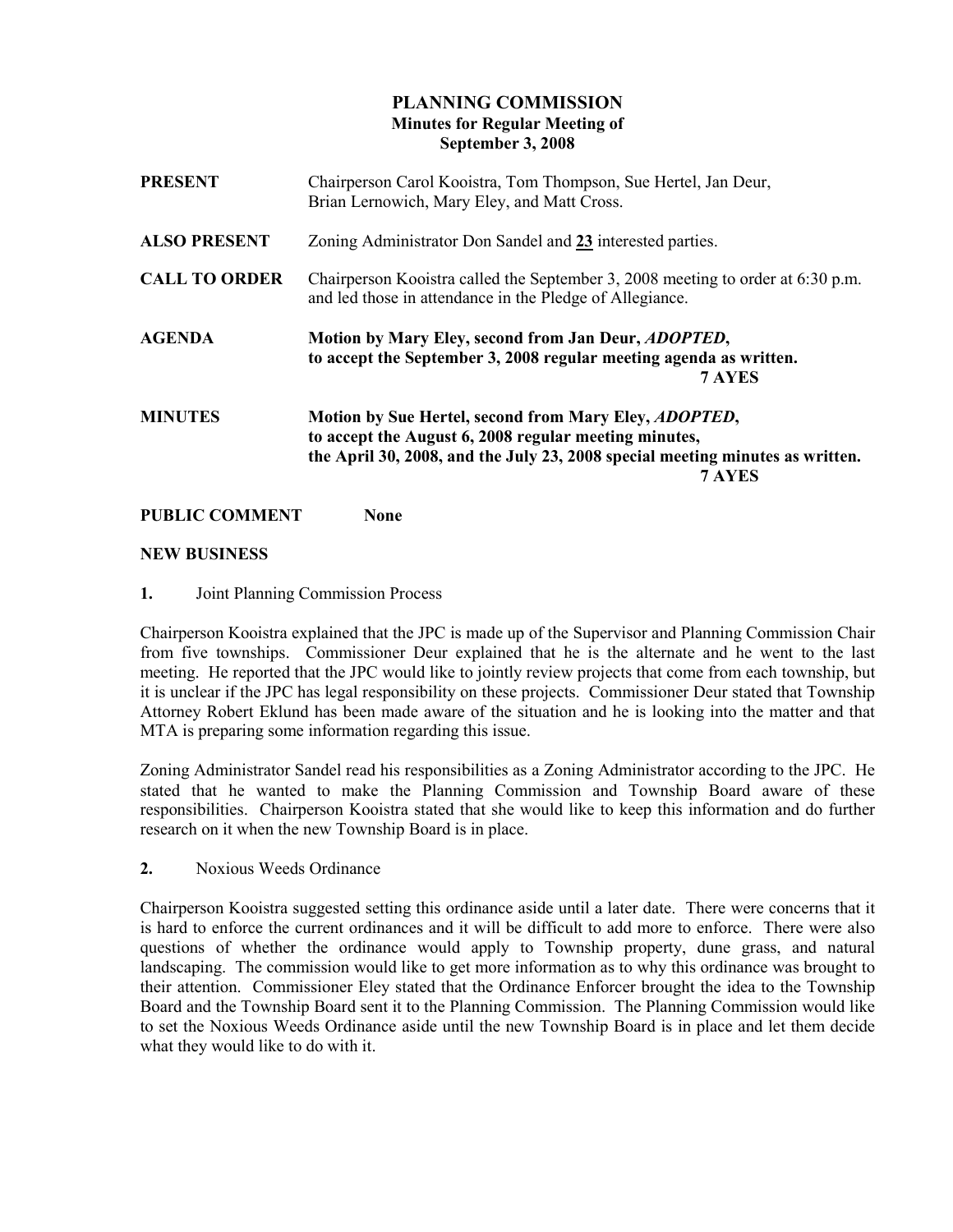## OLD BUSINESS

1. Michigan Planning Enabling Act (MPEA), PA 33 of 2008 effective September 1, 2008 – Update from Planner Tim Johnson

Chairperson Kooistra stated that she spoke with Planner Tim Johnson and he will write the required ordinances and Chairperson Kooistra will present the ordinances at the October meeting.

2. Wind Towers – Subcommittee update

Commissioner Deur gave update that the subcommittee is still drafting language for an ordinance and they hope to meet again soon in order to have a draft ordinance to present at the October meeting. Chairperson Kooistra stated that she approved Commissioner Deur to have one hour of time with Planner Tim Johnson in order to work on the ordinance.

3. Resort Planned Unit Development (RPUD) – Update from the August 20, 2008 Town Hall meeting

Chairperson Kooistra read her notes of the concerns expressed, suggested changes in the potential ordinance, and suggested studies that she heard at the Town Hall meeting on August 20, 2008. She asked the other commissioners to add their comments. She stated that the Planning Commission was trying to be proactive with the ordinance and the Planning Commission has not seen any plans from the resort owner. Commissioner Eley read the following motion:

Whereas, public comment received at the August 20, 2008 special meeting of the Fruitland Township Planning Commission indicated that the proposed Resort PUD ordinance requires extensive additional study and consideration, and;

Whereas, the Fruitland Township Planning Commission and Board of Trustees are in a state of transition as a result of the recent elections, making it imprudent to undertake the consideration of a major ordinance change before the new members are seated, and;

Whereas, a significant number of property owners affected by this ordinance are summer residents and, therefore, unable to attend public meetings held after September 1, therefore;

I move to accept under advisement the proposed Resort PUD ordinance language, along with the public recommendations received at the August 20, 2008 special meeting, and commit them to the planning commission secretary for future reference.

I further move that we strike the Resort PUD item from the planning commission agenda until such time as the chair sees fit to reconsider.

Motion by: Mary Eley Seconded by: Sue Hertel 7 AYES, ADOPTED

4. Duck Lake State Park Zoning – Subcommittee update

Commissioner Hertel stated that the subcommittee has not met yet; they are still gathering information.

5. Neighborhood Commercial v Residential – Town Hall meeting scheduled for September 10, 2008 at 6:30 p.m., letters have been sent to parcel owners